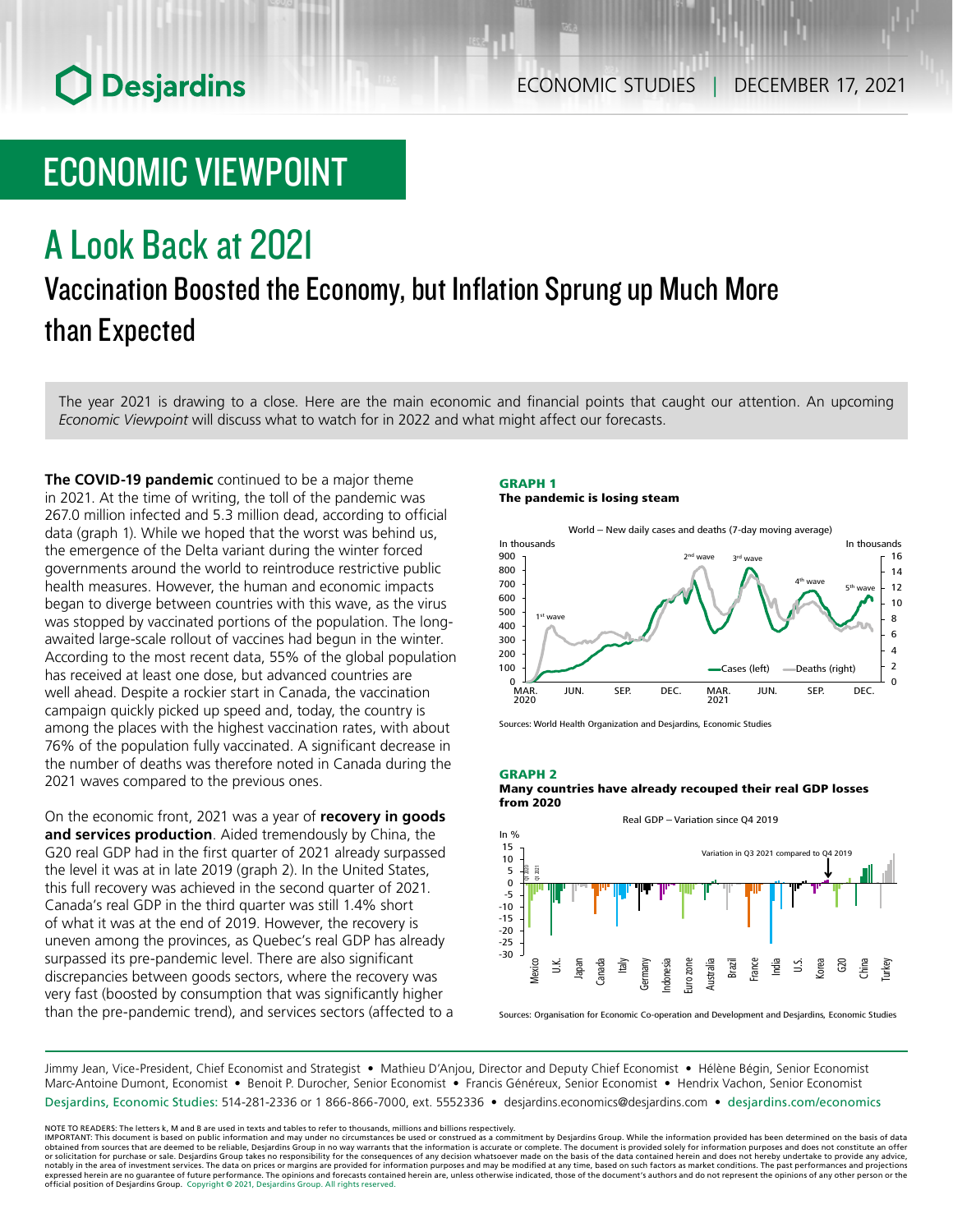greater extent by public health measures), with a full recovery yet to come in many regions.

One of the factors that supported economic recovery in the United States was U.S. federal government assistance, which includes the American Rescue Plan introduced in March 2021 by the **new Biden administration**. This program, totalling US\$1,844B, provided a boost to U.S. households disposable income (graph 3), particularly through direct help and new extra unemployment benefits. President Joe Biden, who took office on January 20, 2021, also sought to put in place new longer-term support for the U.S. economy through his Build Back Better Agenda, which includes a bipartisan agreement on infrastructure (already passed by Congress) and a social investment and climate action program that has yet to be approved in the Senate. There is also the sense that the tone and priorities of the White House have changed significantly between the Trump and Biden eras, even though a certain protectionist bias remains.

**The labour market recovery** continued across the board in 2021 (graph 4). In Canada, particularly in Ontario, jobs returned to their pre-pandemic numbers in September, whereas in Quebec, the recovery was complete in November. The rebound is uneven, however, and some sectors are still experiencing significant delays. In November, the unemployment rate practically dropped back down across Canada to what it was before the pandemic. Quebec is expected to stand out with the country's lowest unemployment rate for the 2021 average. Under the circumstances, the labour shortage problems that existed before the pandemic became a headache again in 2021. In the United States, the job market recovery is a little further behind. In November, the market was still 3,912,000 jobs short of its prepandemic level, whereas the jobless rate had a 0.7 percentage point gap to close.

The global economic recovery in recent quarters ran into **bottlenecks that have disrupted a number of sectors**. These supply constraints stem mainly from pandemic-related disruptions, such as the complete or partial closure of plants, labour shortages and freight transport problems, all of which impeded the fluidity of supply chains (graph 5). The motor vehicle sector continues to be particularly hard hit by these constraints, especially in terms of the availability of electronic parts. Motor vehicle assembly has slowed in most part of the world despite high demand. The imbalances have also been exacerbated by a substantial increase in energy and raw material costs. The weather has played a role as well, with severe storms and frigid temperatures last winter in the southern United States and, more recently, flooding in British Columbia.

### GRAPH 3

U.S. federal government assistance gave a big boost to household income



Sources: Bureau of Economic Analysis and Desjardins, Economic Studies

## GRAPH 4 The job market continued to improve in 2021



Sources: U.S. Bureau of Labor Statistics, Statistics Canada and Desjardins, Economic Studies

## GRAPH 5

#### Shipping costs from China have exploded



Sources: Bloomberg and Desjardins, Economic Studies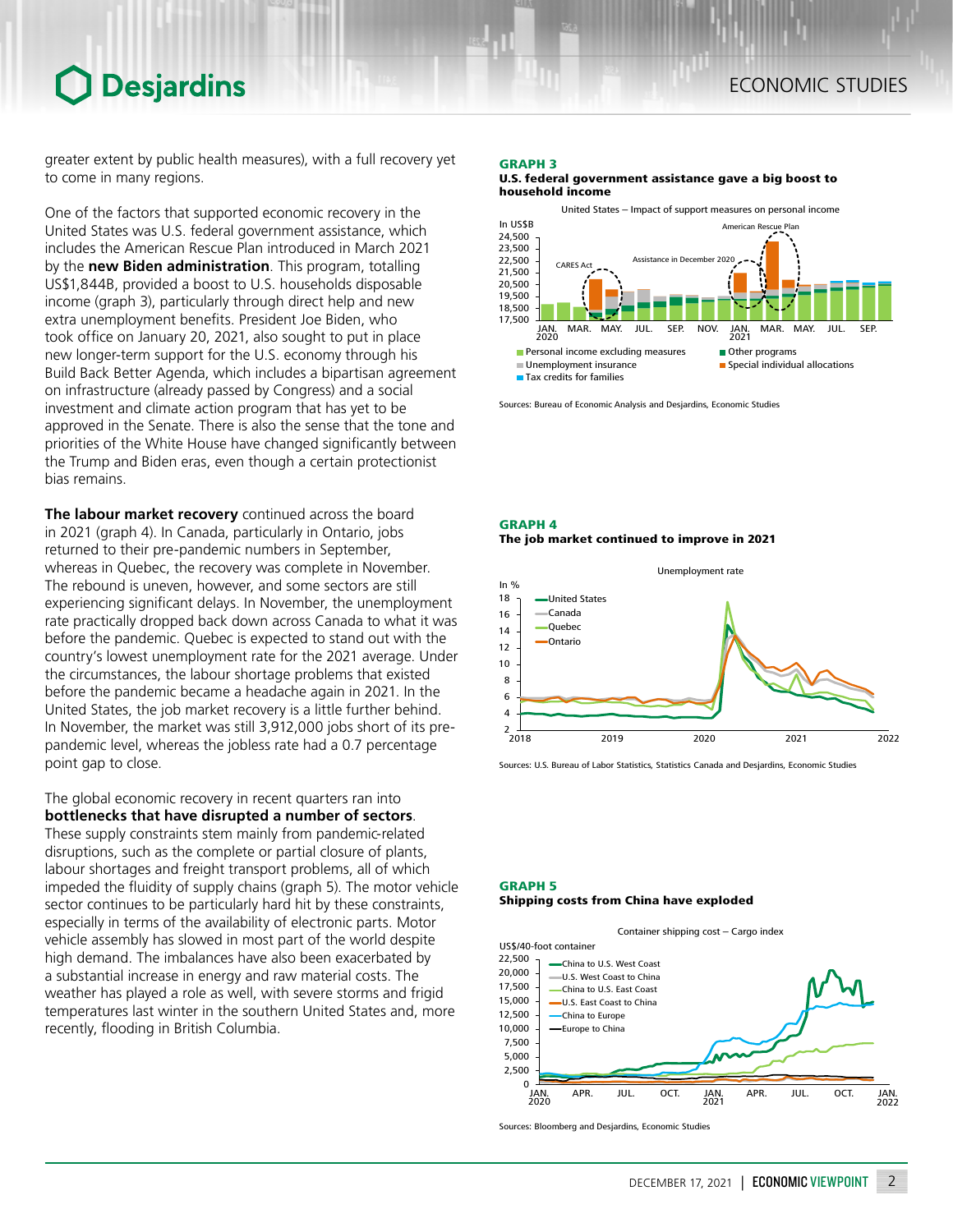**Inflation spiked** in 2021 in many regions of the globe, particularly in the United States and Canada (including Quebec and Ontario) (graph 6). For example, the annual variation in the consumer price index increased from 0.7% in December 2020 to 4.7% in November 2021 for Canada as a whole. This is largely due to pandemic-related disruptions, with imbalances between supply and demand for many goods and services. First, the gradual return to normal has resulted in a sharp increase in demand. Second, supply problems and some shortages, including labour, have hampered the available supply. Other factors have also had a major impact. Oil prices continued to climb for much of the year, which also contributed to the increase in annual consumer price growth. Residential real estate prices also rose during the year, especially in Canada, driving up some housingrelated price components.

There was **a lot of action in the residential market** in 2021. Housing starts hit a record high at the beginning of the year, but have dropped since then due to soaring construction costs, shortages of some materials and unusual supplier deliveries. The supply of new and existing properties has therefore been insufficient to meet buyer demand. This has intensified the overheating, price acceleration and overvaluation in a number of the country's markets. The degree of the residential real estate market's vulnerability therefore changed from moderate to high in Canada, particularly in Montreal, Ottawa and Toronto. Bidding wars and multiple offer scenarios were plentiful in the spring in some markets. Average prices rose sharply again, about 20% in Quebec and Canada in 2021, pushing them to new heights (graph 7). However, prices in Quebec stabilized for a few months. Prices began to go up again at the end of 2021, as buyers rushed to beat the expected key interest rate hike.

## **An outstanding year for North American stock markets**

**wraps up.** In mid-December, the S&P 500 and the S&P/TSX were up respectively by about 25% and 20% from the start of 2021. Aside from a few short profit taking periods as a result of COVID-19 waves, the emergence of new variants or concerns over inflation or the Chinese real estate sector, the stock markets posted a strong uptrend throughout 2021 (graph 8), continuing the spectacular rebound that had begun soon after the initial shock caused by the pandemic at the end of the first quarter of 2020. The surge in the value of some tech and meme stocks and of cryptoassets could raise fears of speculative excesses stemming, among other things, from unprecedented actions taken by central banks to prop up financial markets. However, the substantial gains of North American indexes were also based on the robust economic recovery and on the excellent performance of large companies whose earnings bounced back quickly to new record highs.

## GRAPH 6 Inflation skyrocketed in many places around the world



Sources: Datastream and Desjardins, Economic Studies

## GRAPH 7 Home prices spiked in 2021



Sources: Canadian Real Estate Association and Desjardins, Economic Studies

### GRAPH 8 Stock markets and corporate profits reached new heights



Sources: S&P Dow Jones Indices, Datastream and Desjardins, Economic Studies